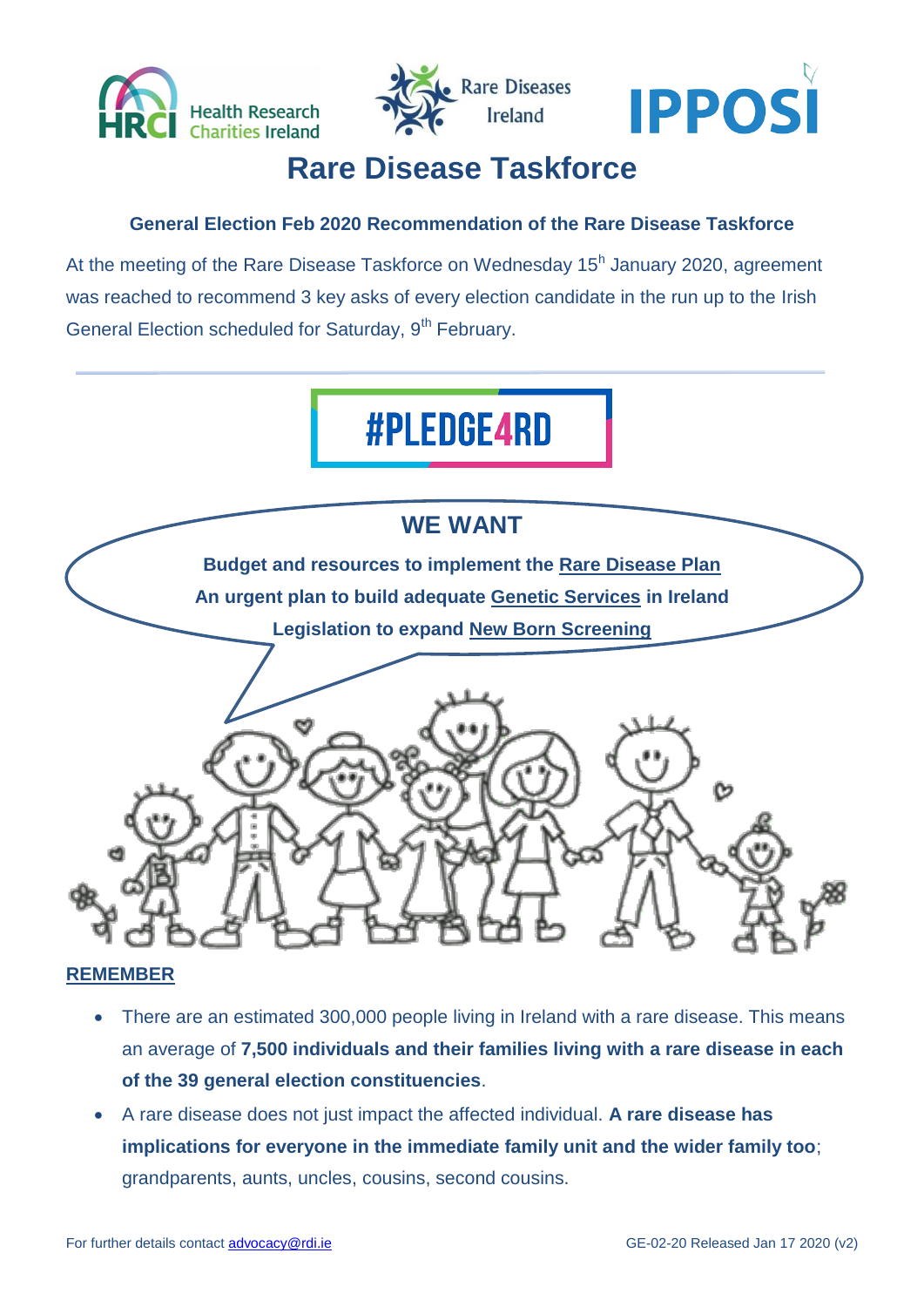





## **Rare Disease Taskforce**

#### **Key ask 1 – Budget and resources to implement the Rare Disease Plan**

The [National Rare Disease Plan for Ireland 2014 –](https://assets.gov.ie/37342/da70fc6fadd24425b98311e679f4406b.pdf) 2018 was adopted as policy by the then Minister of Health, Dr James Reilly, TD in July 2014. This plan remains the policy framework for care of people with rare diseases in Ireland.

 We are calling on all candidates to support full implementation of the policy recommendations through provision of adequate and targeted resources in the next Dáil. This can be facilitated through the inclusion of key elements of the plan in the annual HSE National Service Plan.

#### **Key ask 2 – An urgent plan to build adequate Genetic Services in Ireland**

Ireland lags well behind our neighbours in Northern Ireland, the UK and Europe in terms of resourcing of genetic services. The Clinical (Medical) Genetics waiting list was 3,021 on 19/12/2019<sup>1</sup> , an increase of 14.5% on the same figure for December 2018 2 . **Over 1/3rd of these patients have been on the waiting list for >1year.** These figures do not include waiting lists for genetic counsellors. It is inhumane to provide a genetic diagnosis over the phone with NO follow up counselling services, as is practice with today's healthcare service. A failure to provide adequate genetic services means a delay in diagnosis, a lack of appropriate treatment, probable disease progression, and possible misdiagnosis, with associated unnecessary and even harmful intervention. The typical time for diagnosis of a rare disease is 5 years and involves 7 separate specialist consultants, only adding to our waiting lists. A diagnosis with an inheritable condition has immediate implications the wider family (typically 64 people in the wider 3-generation Irish family) and for family planning.

- We are calling for immediate provision of adequate resources to tackle the growing genetics waiting lists, with a particular emphasis on doubling the number of rare disease genetic consultants (increase from 4 to 8) and genetic counsellors (increase from 4.5 to 9) as a priority over the coming 2 years.
- We additionally call for the development of a national strategy for genetic and genomic medicine services that reflects best international practice, as recommended in the 2014 Donnai-Newman report.

For further details contact [advocacy@rdi.ie](mailto:advocacy@rdi.ie) GE-02-20 Released Jan 17 2020 (v2)  $\overline{a}$  $1$  NTPF: Outpatient by Specialty as at  $19/12/2019$  – accessed  $16/01/2020$  [https://www.ntpf.ie/home/pdf//2019/12/nationalnumbers/out-patient/National02.pdf](https://www.ntpf.ie/home/pdf/2019/12/nationalnumbers/out-patient/National02.pdf) <sup>2</sup> NTPF: Outpatient by Specialty as at 18/12/2018 – accessed 16/01/2020 [https://www.ntpf.ie/home/pdf//2018/12/nationalnumbers/out-patient/National02.pdf](https://www.ntpf.ie/home/pdf/2018/12/nationalnumbers/out-patient/National02.pdf)